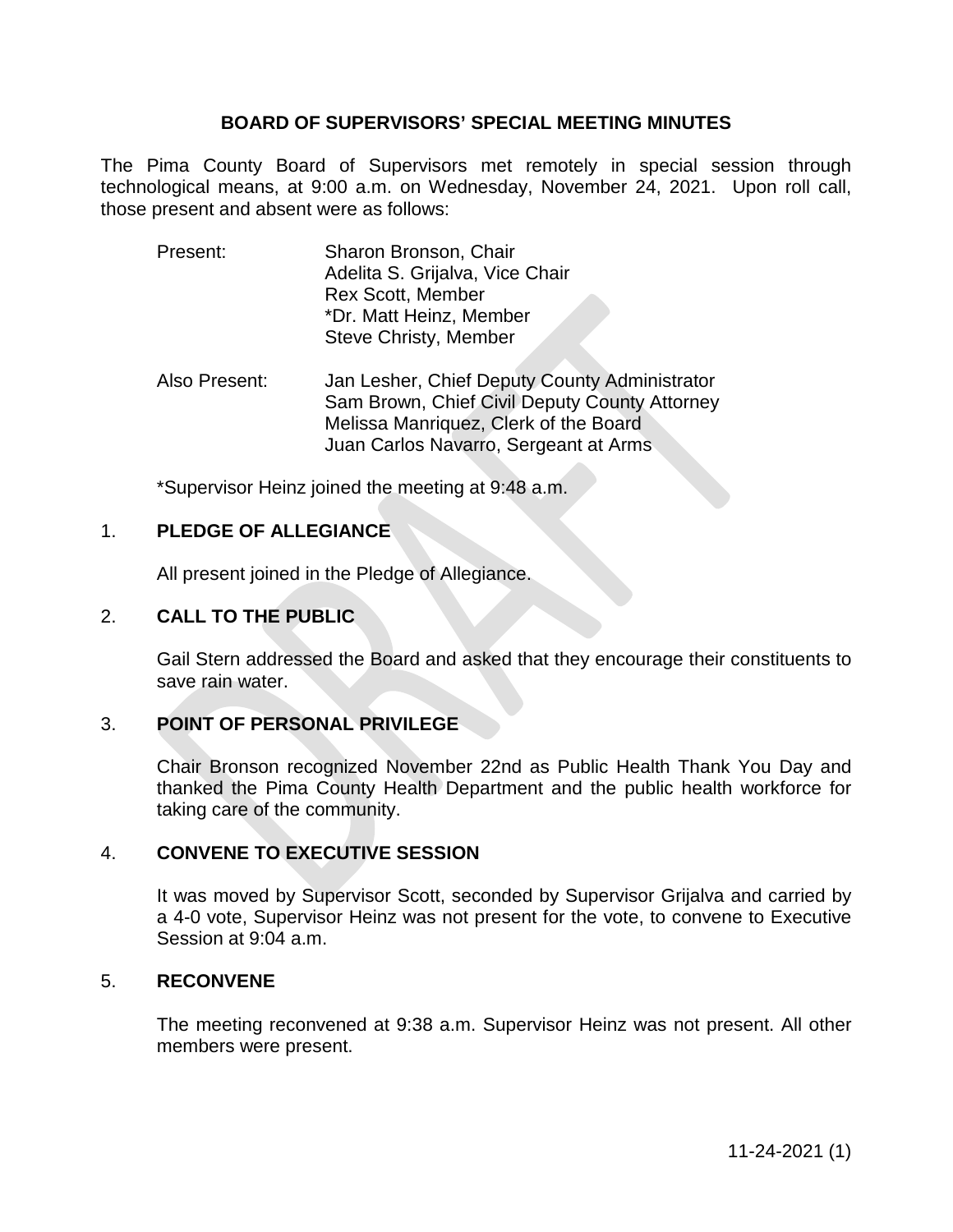# 6. **EXECUTIVE SESSION**

Pursuant to A.R.S. §38-431.03(A) (3), for legal advice regarding the City of Tucson's adoption of differential water rates and potential legal options for the County.

This item was informational only. No Board action was taken.

## **BOARD OF SUPERVISORS**

## 7. **City of Tucson's Adoption of Differential Water Rates**

Discussion/Direction/Action regarding the City of Tucson's adoption of differential water rates and potential legal options for the County.

It was moved by Supervisor Christy and seconded by Supervisor Grijalva to direct the County Administrator to seek outside counsel to obtain a second legal opinion regarding this matter. Upon roll call vote, the motion failed 2-2, Chair Bronson and Supervisor Scott voted "Nay," Supervisor Heinz was not present for the vote.

It was then moved by Chair Bronson and seconded by Supervisor Scott to seek declaratory and injunctive relief and to authorize the County Administrator to select outside legal counsel regarding this matter, in accordance with all State and Pima County regulations and to authorize selected counsel to file suit on behalf of Pima County, if appropriate. No vote was taken at this time.

Supervisor Grijalva commented that she supported seeking a second legal opinion because she felt it would be helpful, but was not in favor of moving forward with legal action. She stated that she also did not support how the City had imposed the differential water rates, but felt that they were within their legislative power to impose them.

Supervisor Christy expressed his support of Chair Bronson's motion.

Supervisor Scott stated that it was wrong for the City to impose differential waters rates on certain customers in unincorporated Pima County and it was the Board's duty to advocate for them. He commented that the County had reached out to the City to try to amicably resolve this matter, but those efforts were either rejected or not responded to by the City. He stated that he was in support of Chair Bronson's motion.

Supervisor Grijalva commented that outside legal counsel was not necessary and felt that legal counsel services could be provided by the County Attorney's Office. She reiterated that she was not in support of moving forward with legal action.

Upon roll call vote, the motion carried 3-2, Supervisors Grijalva and Heinz voted "Nay."